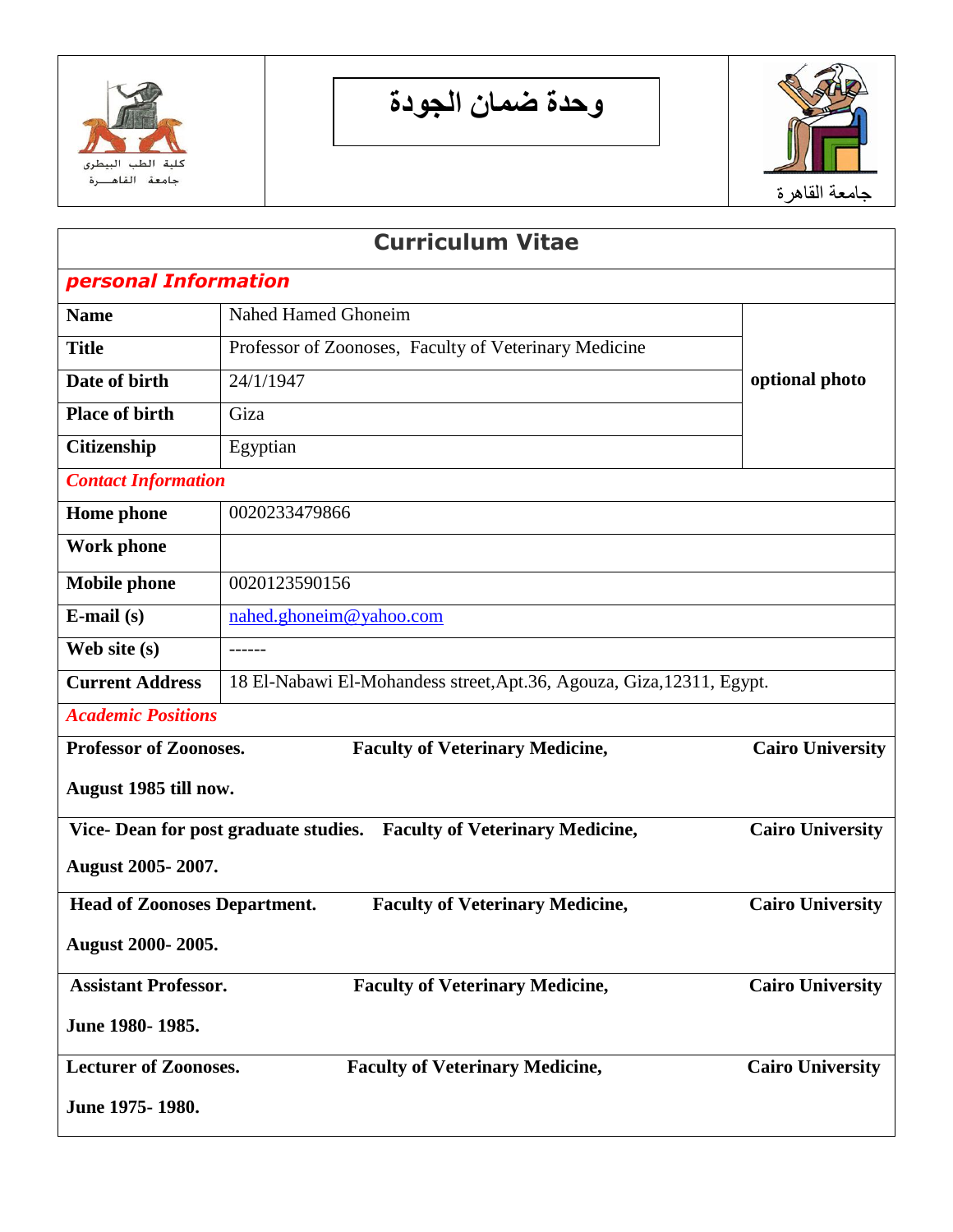

**وحدة ضمان الجودة**



| <b>Assistant lecturer of Zoonoses.</b> | <b>Faculty of Veterinary Medicine,</b>                                                                          | <b>Cairo University</b> |
|----------------------------------------|-----------------------------------------------------------------------------------------------------------------|-------------------------|
| June 1972-1975.                        |                                                                                                                 |                         |
| <b>Demonstrator of Zoonoses.</b>       | <b>Faculty of Veterinary Medicine,</b>                                                                          | <b>Cairo University</b> |
| September 1969-1972.                   |                                                                                                                 |                         |
| <b>Thesis Title</b>                    |                                                                                                                 |                         |
|                                        | Ph.D. of Zoonoses (Role of laboratory animals in transmitting of Zoonotic diseases).                            |                         |
| <b>Cairo University</b>                | Jun1975.                                                                                                        |                         |
|                                        | Master of Zoonoses (Rats and mice as transmitter of Zoonotic diseases to man and its control)                   |                         |
| <b>Cairo University</b>                | <b>Jul1972.</b>                                                                                                 |                         |
| <b>Areas of experience</b>             |                                                                                                                 |                         |
| <b>Zoonoses</b>                        |                                                                                                                 |                         |
|                                        |                                                                                                                 |                         |
| <b>Projects</b>                        |                                                                                                                 |                         |
|                                        | Principle investigator of project (Zoonotic Potential of Foot and Mouth Disease in regard to its                |                         |
|                                        | survival in environment and strategy for control in man and animal in Egypt).                                   |                         |
| <b>Professional Qualifications</b>     |                                                                                                                 |                         |
| <b>Conferences</b>                     |                                                                                                                 |                         |
|                                        |                                                                                                                 |                         |
| $\bullet$                              | Attended the Preventive Medicine Conference in USA, 1998.                                                       |                         |
| ٠                                      | Presented Cairo University in the conference of "The Egyptian Woman & the Challenges of the                     |                         |
| Twenty First Century", 1994.           |                                                                                                                 |                         |
| $\bullet$                              | Visiting Professor in Faculty of Veterinary Medicine, Giessen, Germany (DAAD-1987).                             |                         |
| $\bullet$                              | Participated in the International Conference of the Control of Infectious and Parasitic Diseases in             |                         |
| Munich, Germany, 1986.                 |                                                                                                                 |                         |
| $\bullet$                              | Attended the 9 <sup>th</sup> International Conference in Combating Infectious Diseases in Miami, Florida, 1983. |                         |
| $\bullet$                              | Member of a Peace Fellowship in Faculty of Veterinary Medicine, University of Urbana, Champaign,                |                         |

Illinois, USA (Aug 1982-Aug 1983).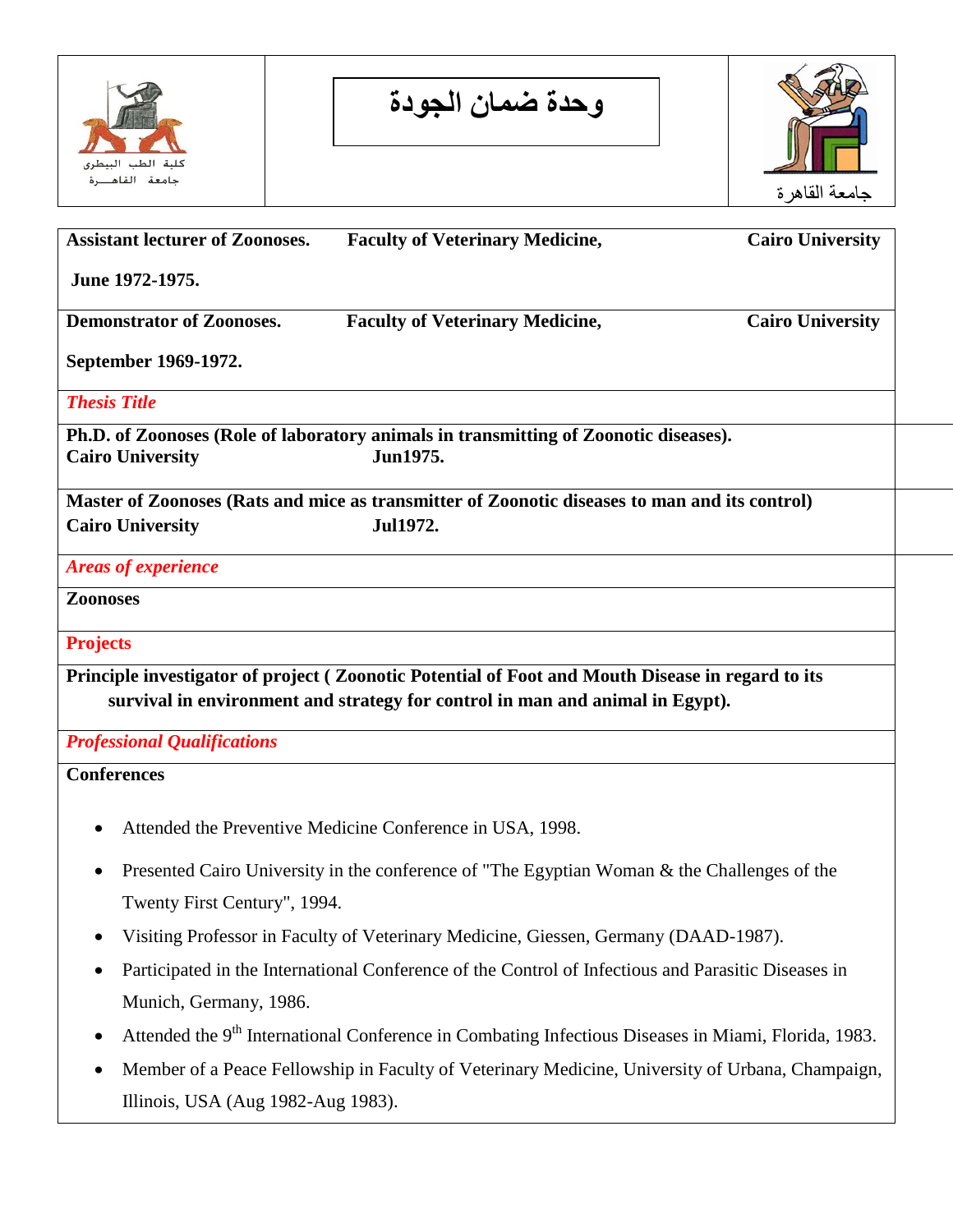

**وحدة ضمان الجودة**



- Attended all the Conferences organized by Faculty of Veterinary Medicine, Cairo University.
- Membership in the Journal of Tropical Medicine and Hygiene.
- Membership in the Egyptian Journal of Veterinary Medicine.
- Member in the jurisdiction of State Prizes representing Cairo University (Jury Committee).
- Member of Jury Committee for evaluation of publications presented to the Faculty of Veterinary Medicine Journal.
- Major Participator in developing the Zoonoses Section Specialized Book for both undergraduate and postgraduate students.

#### **Language Skills**

- Arabic: Native Language.
- English: Fluent in reading, writing and speaking.
- French: Fair in reading and writing.

### **Professional Memberships**

### *Other activities*

**Teaching Zoonoses to under graduate students in Faculty of Veterinary Medicine in both Cairo University and Beni-Suif University.**

**Teaching Zoonoses to post graduate students in Faculty of Veterinary Medicine in both Cairo University and Beni-Suif University.**

**Supervisor and Consultant of the laboratory animal house in Faculty of Pharmacy, Cairo University from 1984-1994.**

**Supervision of many Masters and PhD These**

**Teaching Zoonoses to post graduate students in Military Medical Academy from 1985-1995.**

**Teaching refreshment courses for veterinarians, which were organized by Cairo University Open Education Program.**

**Teaching preliminary courses concerning environmental health and its impact on society health at the General Organization of Veterinary Services.** 

**Coordinator of the official agreement for collaboration in research projects, cultural events, education**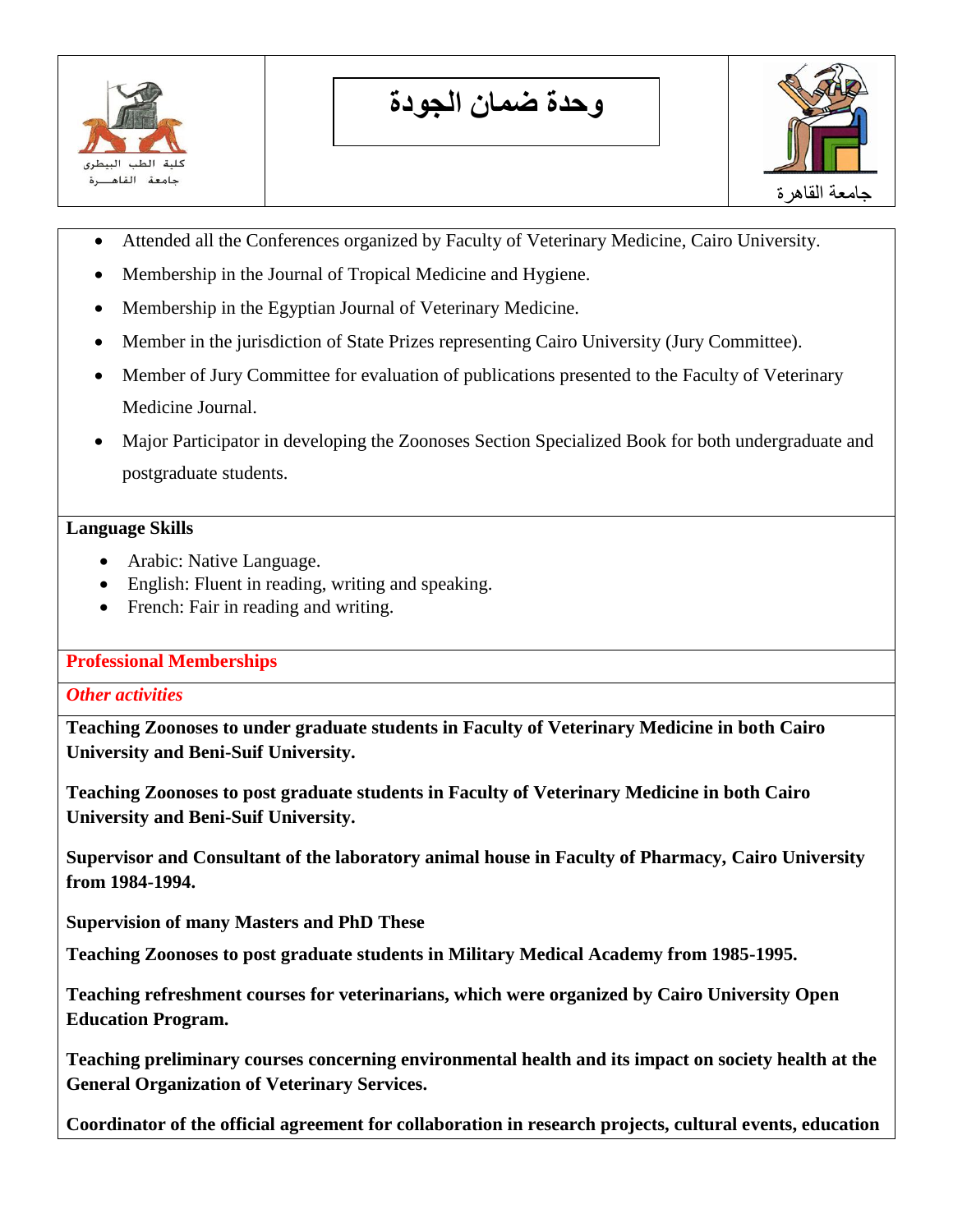

**وحدة ضمان الجودة**



**and training programs for undergraduate students, post graduate students and staff members between Cairo University, Egypt and the University of Sarajevo, Bosnia and Herzegovina in the field of veterinary medicine via both Faculties of Veterinary Medicine in both above mentioned countries.**

**General Secretary of the 9th scientific conference (1st internationally recognized) of the Faculty of Veterinary Medicine, Cairo University which was held in April 2007 in Sharm El-Sheik, Egypt.** 

**Teaching refreshment courses for veterinarians, which were organized by the General Organization for Veterinary Services.**

**Translation of several publications for the FAO (subsidiary of the UN) which include:**

- The Technology of making cheese from Camel Milk (Camelus Dromedarius) FAO, Rome, 2001.
- Training Manual for Helping Milk Producers. FAO, 2002.
- Manual on Bovine Spongiform Encephalopathy. FAO, 2004.
- Training Manual for Good Work Performance in Milking Farms. FAO, 2005.

# **\* Principle investigator of project ( Zoonotic Potential of Foot and Mouth Disease in regard to its survival in environment and strategy for control in man and animal in Egypt).**

# *List of publications*

- 1. Ghoneim N.H.:Rats and Mice as transmitter of Zoonotic Diseases to man and their control. M.V. MSc.thesis (Zoonoses) Cairo Univ. (1972).
- 2. Ghoneim N.H.: The Role of Laboratory animals in transmitting Zoonotic diseases in Egypt. Ph.D. thesis (Zoonoses) Cairo Univ. (1974).
- *3.* The role of stray cats in the epidemiology of *Toxoplasma Gondii* and some enteric parasites in Egypt. M.A.Siam, S.A.Michael and N.H.Ghoneim. J.Egypt. Vet. Med., Assoc., 38, No.1, 123-130. (1978).
- 4. Studies on the role of the Frogs as a source of transmitting some pathogens. N.H.Ghoneim and F.M.Hassanien. Assiut Vet. Med. Journal 5, No.9 and 10 (1979).
- 5. Studies on the isolation of the infective stages of *Tricinella spiralis* and *Toxoplasma Gondii* From Fresh and Processed Pork in Egypt. Maher A. Siam, S.A.Michael and Nahed H.Ghoneim. Journal .of the Egyptian public Health Assoc. (1978).
- 6. Studies on *Staphylococcus aureus* and *E.Coli* as causative organisms of mastitis in Egyptian Dairy animals. A.M. Abdel-Karim, S.Mahmoud and N.H.Ghoneim J. Egypt. Vet. Med. Assoc. 38, No.3. (1978)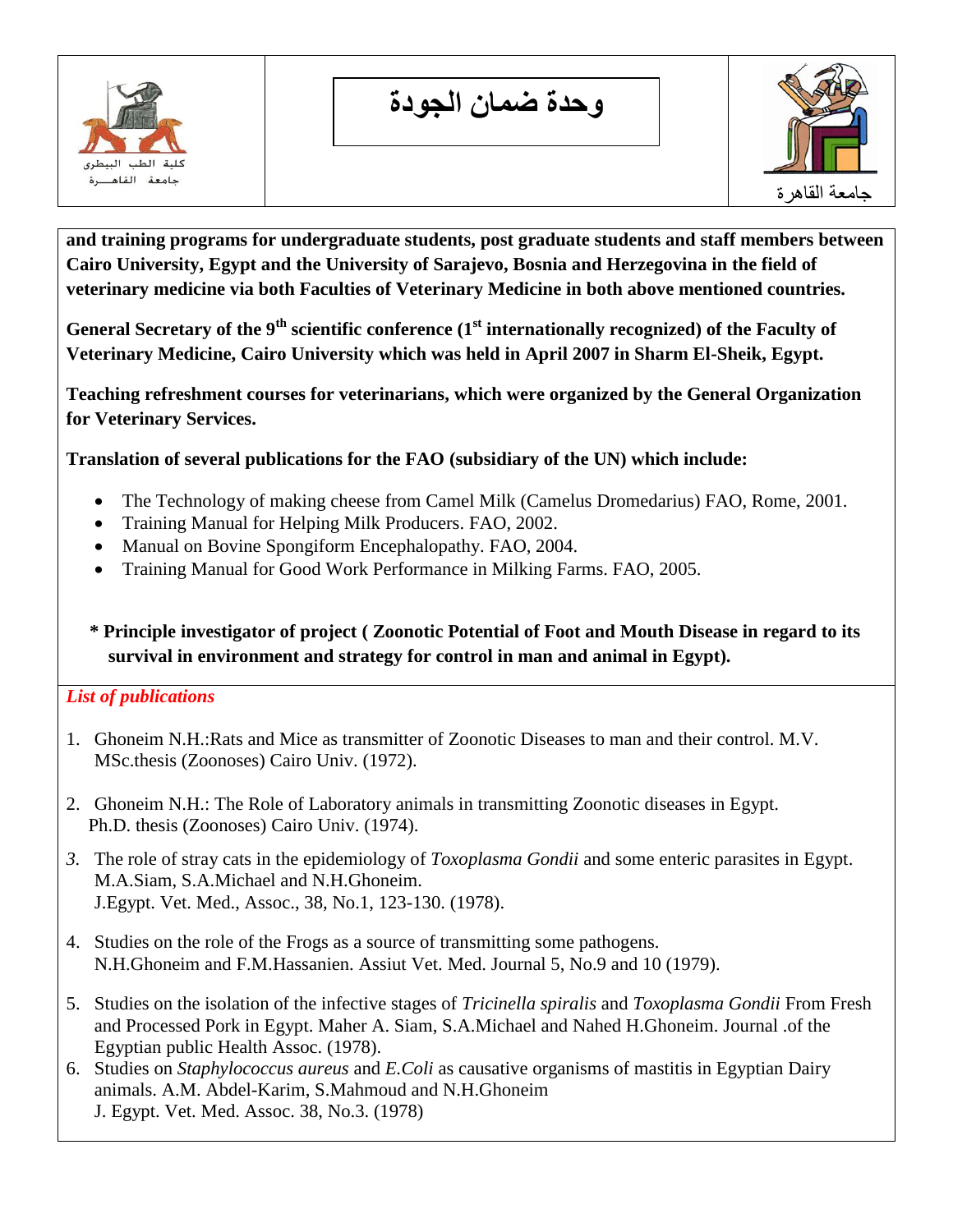

**وحدة ضمان الجودة**



- 7. The hygienic quality of locally manufactured canned meat with vegetables. S.Roushdy, M.F.Sedik, M.Ziedan and N.H.Ghoneim. Egypt. Vet. Med. J. (1980).
- 8. Possible Role of Quails (coturnix delegorguei) in the epidemiology of some bacterial infections with reference to an occupational case. N.H.Ghoneim, Nouman M.Taha, M.A.Siam. Egypt.Vet.Med.J.28, No.28, 1980.
- 9. The Role of Stray cats in harboring pathogens of Zoonotic importance. N.H.Ghoneim, O.Hamed and A.M.Abdel-Karim. J.Egypt Vet.Med.Assoc., 40, No.3, 69-75 (1980).

10. Epidemiology of campylobacter Fetus subspecies jejuni in prevalence of the organism in gall bladders of sheep and cattle. M.M.Hamoud, N.H.Ghoneim and O.Zahran. Egyptian Vet.Med.Journal of Vet.Med.issued by Faculty of Vet.Med.Cairo Univ. Vol. 30, No. 199-203(1982).

11. The possible role of some Egyptian rodents in the transmission of Zoonotic parasites. H.Ka-oud, N.H.Ghoneim, R.Al-Karamani, O.Hamed and M.Siam. J.Egypt Vet. Med. Ass. Vol.43 (1-4), 347- 355 (1983).

12-Rift Valley Fever and its epidemiology in Egypt A. Review Nahed H.Ghoneim, and George T.Woods. Journal of Medicine Vol. 14, No.1, 55-79 (1983).

13-Mycobacteriosis in a dairy Farm. Nahed H.Ghoneim and Seham M.Mohamed. J.Egypt Vet. Med. Assoc. Vol. 44, No.1, 23 – 27, (1984).

14-Serological epidemiology of Brucella Canis in a hospitalized and referral population of dogs and cats in Illinois. Nahed H.Ghoneim, George T.Woods. Canine practice Vol.11, No.1,  $17 - 27$  (1984).

15-Incidence of corynebacteria in raw milk. Seham M.Mohamed and Nahed H.Ghoneim. J.Egypt Vet. Med. Assoc., Vol. 44, No.3, 39 – 43, (1984).

16-The occurrence of canine Toxoplasmosis in Illinois State. Nahed H.Ghoneim and George T.Woods. Vet.Med.Journal Vol. 32 No.32 No.3, 299 – 234 (1984).

17-Toxoplasmosis as a cause of genital disorders in women in Egypt.N.H.Ghoneim, M.A.Marzouk, L.E.Mowafy and M.A.Siam. Vet. Med. Journal Vol.32 No.3, 249 – 257 (1984).

18-Molds in Litter, air and in contact workers in Poultry houses. L.M.Mowafy, M.A.Marzouk, N.H.Ghoneim and M.A.M.Amin. Zagazig Vet.J.Vol. 10, 54-64 (1984).

19-The value of some antibiotics in the control of enteric infectious agents isolated from broilers.L.E.Mowafy, A.A.Salama, N.H.Ghoneim, M.A.Marzouk and M.L. El-Ghannam. Zagazig Vet.J.Vol. 10, 236 – 248, (1984).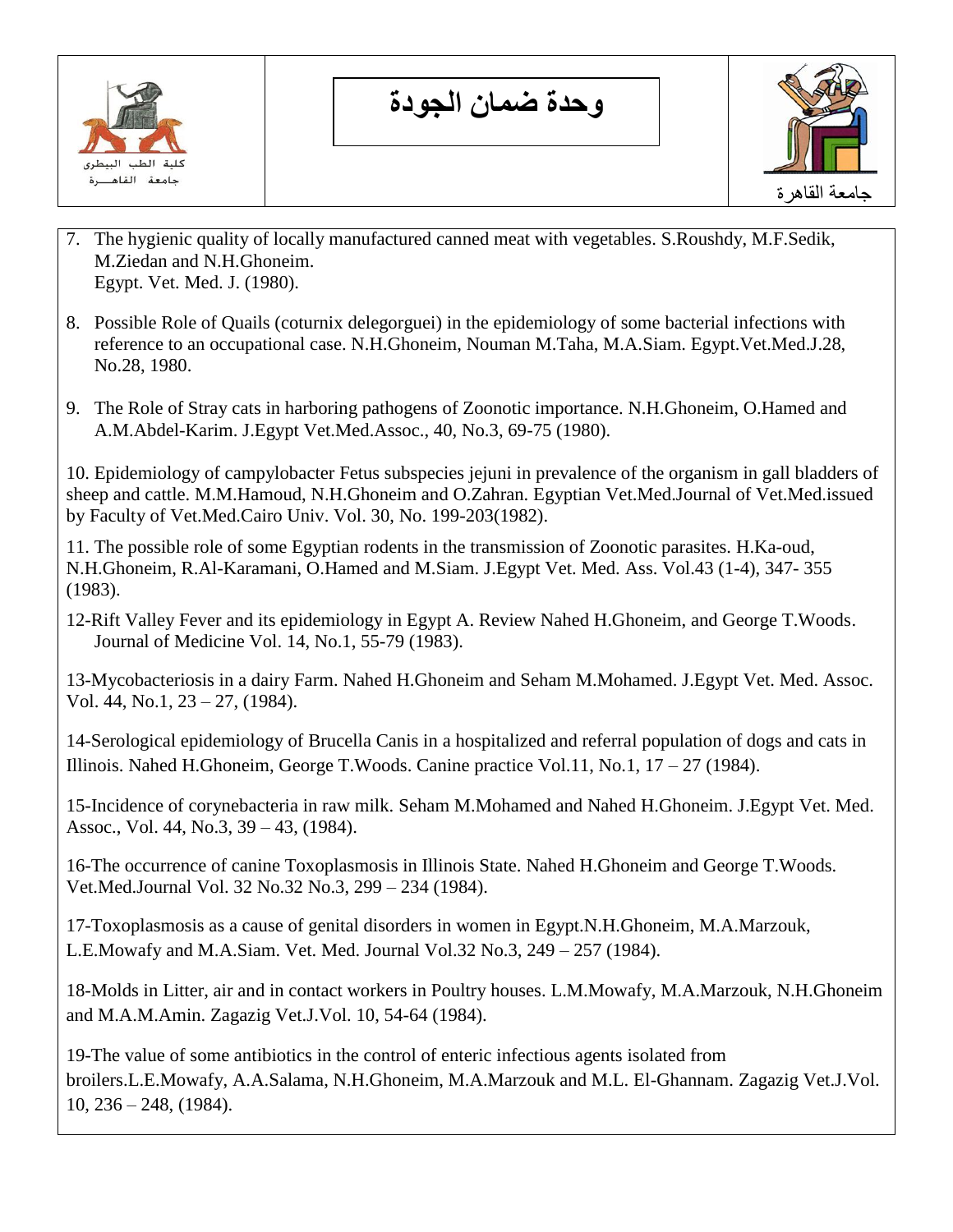

**وحدة ضمان الجودة**



20-A seroepidemiological study of Para influenza 1,2 and 3 viruses in beef cattle and calves in Illinois. A.M.Abdel-Karim, N.H.Ghoneim, G.T.Woods, M.E.Mansfield, and J.R.Brown. Research communications in chemical pathology and pharmacology Vol.47, No. 3. March, 437 – 440 (1985).

21-Sero-epidemiological study on Brucella Abortus infection in some dairy Farms. N.H.Ghoneim, L.E.Mowafy, M.A.Marzouk and A.M.Abdel-Karim. Vet. Med. Journal Vol.33, No.2 (1985).

22- Public health importance of fish-Borne Fungi. W.W.Reda and N.H.Ghoneim. J.Egypt. Vet. Med. Ass. 54 No.4 (1994).

23-A study on the Degree of Infestation of *Fasciola* in Goats, sheep, and Humans in Egypt. Siam M.A., Hamed O., Ghoneim N.H., Arab Agricultural Research Journal Vol.2 No.2 (1998).

24-Toxocarosis and Paratenic hosts.Ghoneim, N.H. Reda, W.W. and Sabry, M.A. (2001).Vet.Med.J.Giza 49,  $(2): 249 - 260.$ 

25-Epidemiological studies on Toxoplasmosis in animals and Humans in Beni-Suif Governorate.Ibrahim, M.A. Emeash,H.H., Nahed H.Ghoneim and Gihan K.Abdel-Lateef Beni-Suif Vet. Med. J.Vol.XIII.No. (1) Oct. 2003.

26- Investigation of Toxoplasmosis in pregnant women and slaughtered animals. Ibrahim, M.A., Nahed H.Ghoneim and Gihan K.Abdel-Latef.Vet.Med.J.Giza Vol.54 No.1 2006.

27-Epidemiological studies on the role of fish in transmitting some zoonotic diseases to man.Ibrahim,M.A;Abdel-Ghany,A.E.;Emeash,H.H.;Nahed,H.Ghoneim and Gihan,K.Abdel-Latef.

28- Foot and mouth disease in Sharkia governorate – Egypt. Transboundry and Emerging Diseases . In press.

29**-Nahed H. Ghoneim**; A.-K. M. Abdel-Karim, L. El-Shehawy and Khaled A. Abdel-Moein**.** Foot and mouth disease in animals and man in Sharkia governorate – Egypt. **STVM Biennial Conference in Lübeck, Germany, book of proceedings, 2009.**

30-**N. H. Ghoneim**, A.-K. M. Abdel-Karim, L. El-Shehawy and K. A. Abdel-Moein**.** Foot and mouth disease in farm animals in Sharkia governorate – Egypt. **Transboundary and Emerging Diseases. 2010, 57: 19 -21.**

**31-N. H. Ghoneim**, Abdel-Karim. M. Abdel-Karim, L. El-Shehawy; Ibrahem El-Sabagh and Khaled. A. Abdel- Moein. The epidemiology of foot and mouth disease and its zoonotic potential in Egypt. **Book of Proceedings, 14th International Conference on production diseases in farm animals (ICPD), Ghent University, Belgium. June 2010, page, 68-69.**

**32- Nahed H. Ghoneim** and Khaled A. Abdel-Moein. Seroprevalence of *Coxiella burnetii* antibodies among ruminants and human contacts in Egypt. **Journal of American Science 2012, 8 (3): 619-621.**

**33-Nahed H. Ghoneim** ; Khaled A. Abdel-Moein and Hossam Saeed . Fish as a possible reservoir for